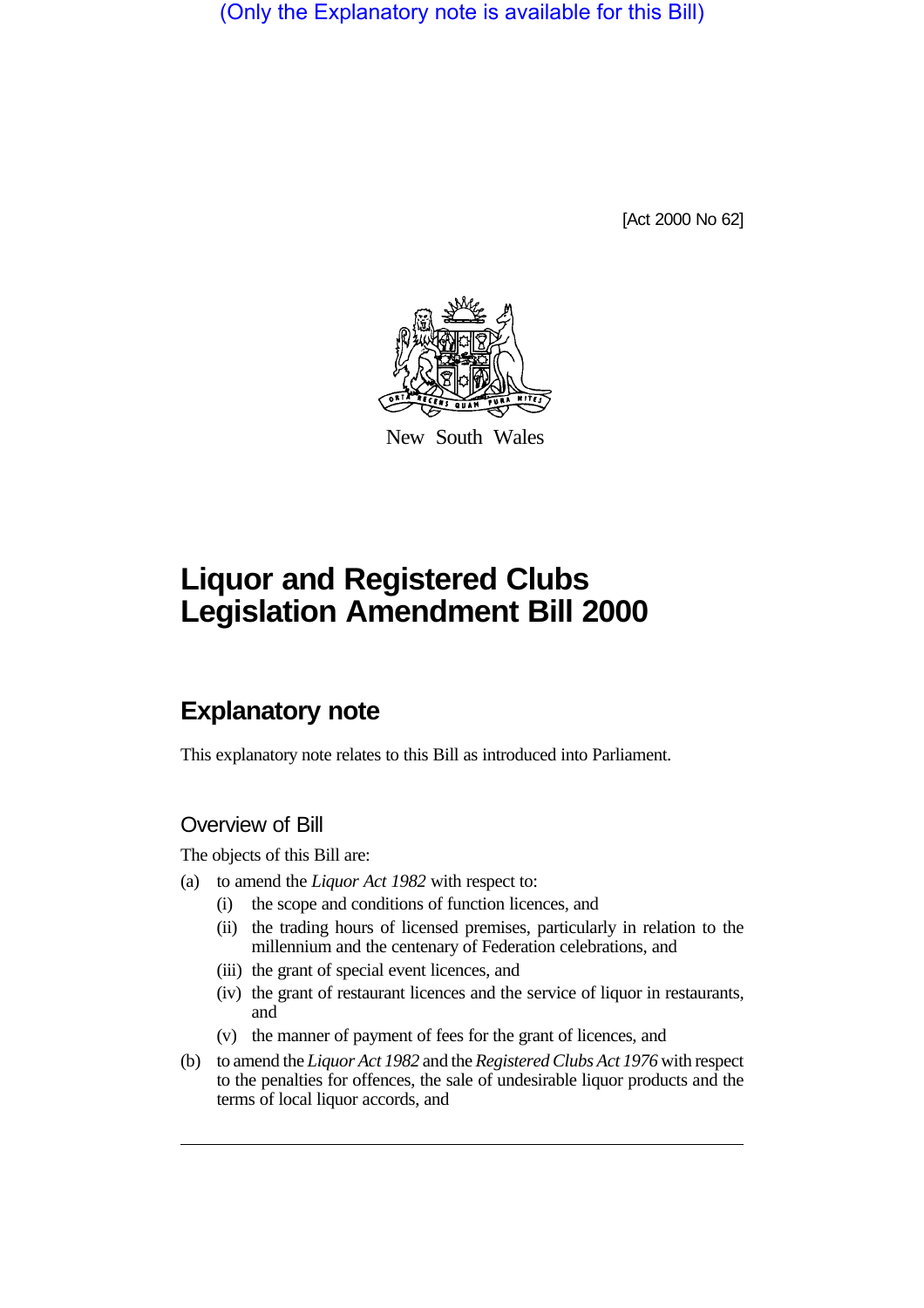Explanatory note

- (c) to amend the *Registered Clubs Act 1976* with respect to the testing of poker machines in relation to standards adopted by the Liquor Administration Board, and
- (d) to amend the *Liquor and Registered Clubs (Olympic and Paralympic Games) Act 1999* with respect to extended trading hours during the Games period.

### Outline of provisions

**Clause 1** sets out the name (also called the short title) of the proposed Act.

**Clause 2** provides for the commencement of the proposed Act. The amendments made by the proposed Act commence on a day or days to be appointed by proclamation, except for:

- (a) the amendments to the *Liquor and Registered Clubs (Olympic and Paralympic Games) Act 1999*, and
- (b) amendments made to the *Liquor Act 1982* concerning social impact assessments in connection with authorities to keep gaming machines and savings and transitional provisions,

which commence on the date of assent to the proposed Act.

**Clause 3** is a formal provision giving effect to the amendments to the *Liquor Act 1982* set out in Schedule 1.

**Clause 4** is a formal provision giving effect to the amendments to the *Registered Clubs Act 1976* set out in Schedule 2.

**Clause 5** is a formal provision giving effect to the amendments to the *Liquor and Registered Clubs (Olympic and Paralympic Games) Act 1999* set out in Schedule 3.

## **Schedule 1 Amendment of Liquor Act 1982**

#### **Function licences**

**Schedule 1 [1]** and **[2]** amend the definition of *function* in section 4 of the Act, to remove any doubt that competitions of a non-sporting nature, such as a "trivia night", and events held for charitable and other fundraising purposes, as well as for mere entertainment, are within the meaning of the expression. The object is to ensure that a function licence may be granted for the purposes of such events.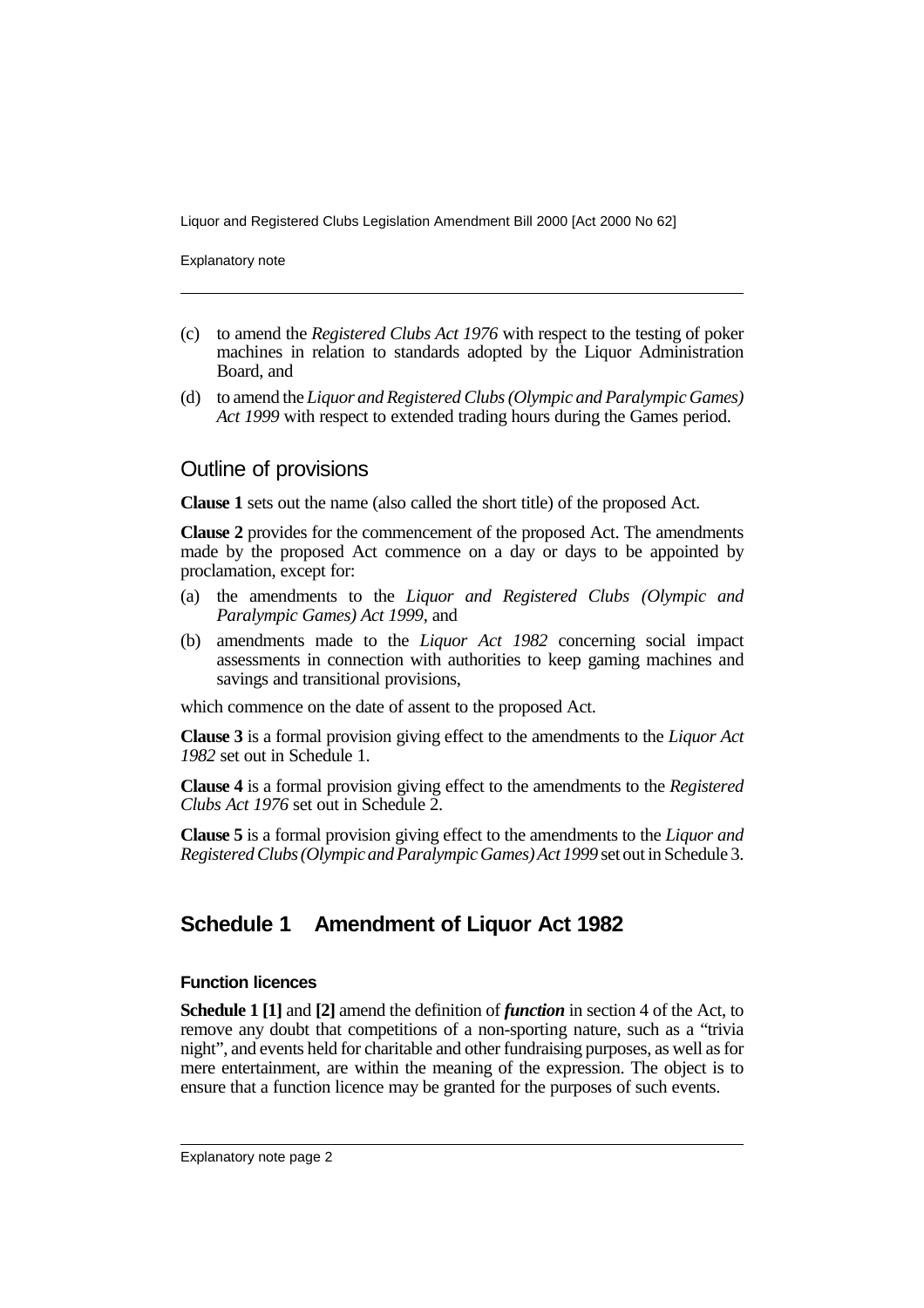Explanatory note

**Schedule 1 [4]** amends section 18 of the Act to make it clear that a hotelier providing liquor at a function is not permitted to sell liquor that is to be taken away for later consumption and that, in general, the provisions of the Act governing a function licence apply in such circumstances.

**Schedule 1 [15]** amends section 42B of the Act in order to streamline the process for obtaining a temporary function licence. The amendment allows the licence to be granted without the need for an investigation and report by the Director of Liquor and Gaming, if the licensee satisfies certain conditions in relation to liquor harm minimisation. **Schedule 1 [21]** makes a consequential amendment.

**Schedule 1 [17]** amends section 51A of the Act in relation to the kind of function at which liquor may be served by a racing club under the authority of a permanent on-licence (function). The amendment allows liquor to be served at functions on days when a betting auditorium is operated by the club, or lawful betting takes place there, even though no races actually take place.

#### **Local liquor accords**

A local liquor accord is an agreement or arrangement between licensees and/or registered clubs in a locality by which the participants take measures in relation to alcohol service, trading hours, access to premises and other aspects of liquor trading that are designed to eliminate or reduce alcohol-related harm.

**Schedule 1 [3]** inserts a definition of the term into section 4 of the Act. The definition is slightly wider than the definition currently contained in section 104E of the Act, better reflecting the scope of the accords. The new definition does not affect the validity of the terms of an accord, which must in every case be consistent with the provisions of the Act.

#### **Special event licences**

**Schedule 1 [5]** inserts a new section 18A into the Act, which permits the Minister to authorise the issue of a licence to sell liquor during a special event. The conditions attached to the licence are determined by the Minister. Where such a licence is granted in respect of premises that are already licensed, the existing licence may be suspended. **Schedule 1 [3]** inserts a definition of the term *special event licence* into section 4 of the Act. **Schedule 1 [6]** and **[7]** make consequential amendments.

#### **Restriction of access to licensed premises**

**Schedule 1 [8]** amends section 20 of the Act to allow the imposition of conditions on licences that provide for limitation of trading hours and limitation of public access after certain hours.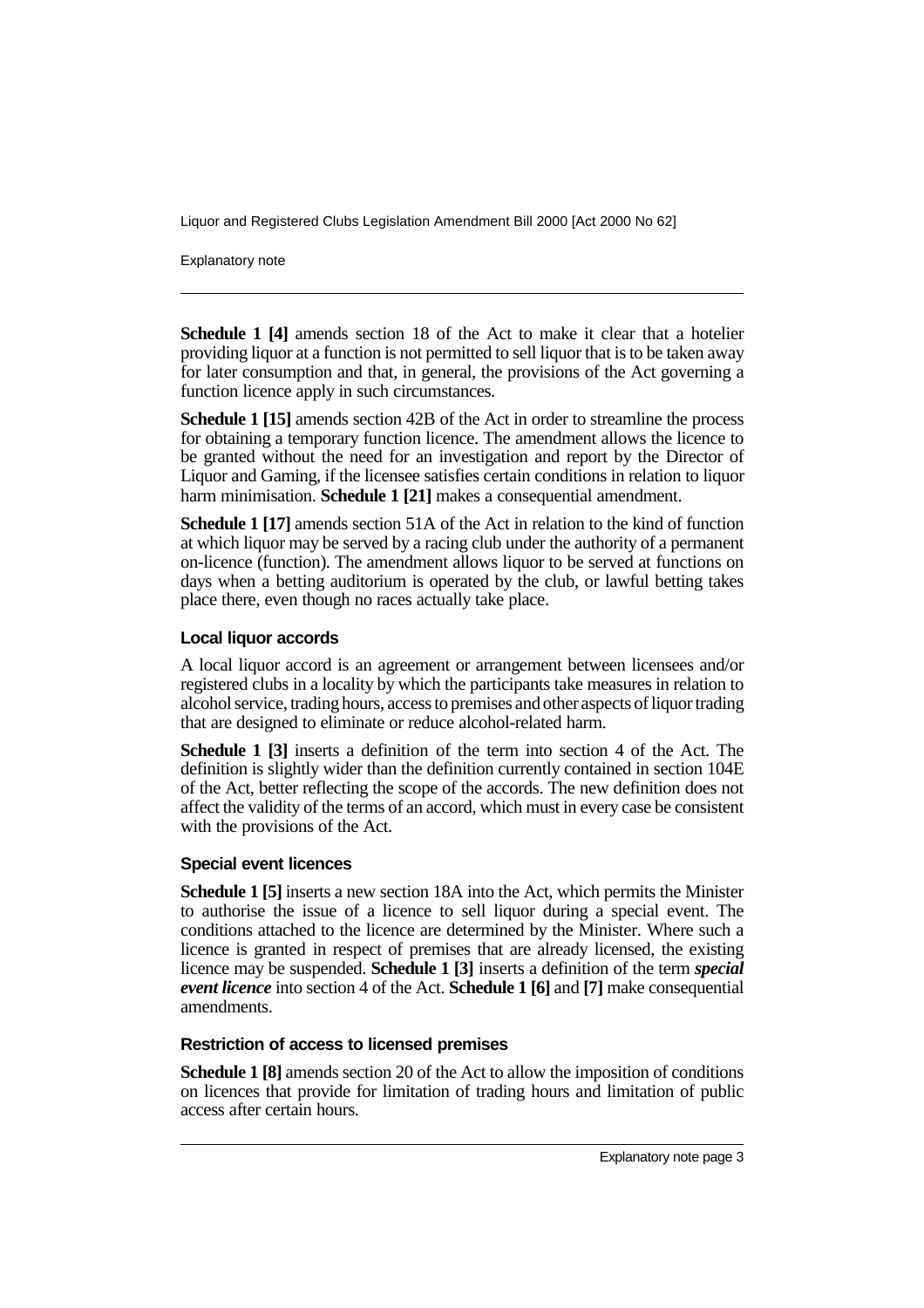Explanatory note

**Schedule 1 [28]** amends section 104 of the Act to permit a member of the Liquor Administration Board to impose similar conditions on licences as a result of a conference convened to investigate a complaint of disturbance of the quiet and good order of a neighbourhood.

**Schedule 1 [29]** amends section 104E of the Act to allow the terms of a local liquor accord to make similar provision.

**Schedule 1 [9]** and **[27]** make consequential amendments to sections 23 and 103 of the Act.

#### **Trading hours of licensed premises**

**Schedule 1 [10]** and **[47]**–**[50]** amend section 23AF of the Act and Schedule 6 to the Act. These provisions were inserted into the Act last year to extend the trading hours of licensed premises over the period from 31 December 1999 to 3 January 2000. The amendments here extend trading hours for the period from 30 December 2000 to 3 January 2001.

**Schedule 1 [11]** amends section 25 of the Act in relation to the trading hours of hotels. Currently the section permits the Licensing Court to vary trading hours for a "special occasion". The amendment defines the term for the purposes of determining applications under the section for a variation of trading hours. **Schedule 1 [12]** makes a similar amendment to section 32 of the Act in relation to the trading hours of restaurants.

**Schedule 1 [13]** and **[14]** amend section 35 of the Act in relation to the trading hours of a vessel. The object is to make it clear that liquor may be served on the vessel from up to one hour before it commences a journey, and for up to 30 minutes after completing one, as long as it is not stationed at its berth or allowing persons other than passengers and crew to come aboard.

#### **Restaurants**

**Schedule 1 [18]** amends section 53 of the Act, which regulates the grant of restaurant licences. The amendment dispenses with the requirement for the licensing court to be satisfied of the standard of rest room facilities at premises proposed for a restaurant. Instead, it will be enough for the court to be satisfied that the facilities meet local council requirements.

**Schedule 1 [35]** amends section 131 of the Act to make it lawful for restaurant patrons to take away wine that they bought at the restaurant and opened, but did not finish drinking there.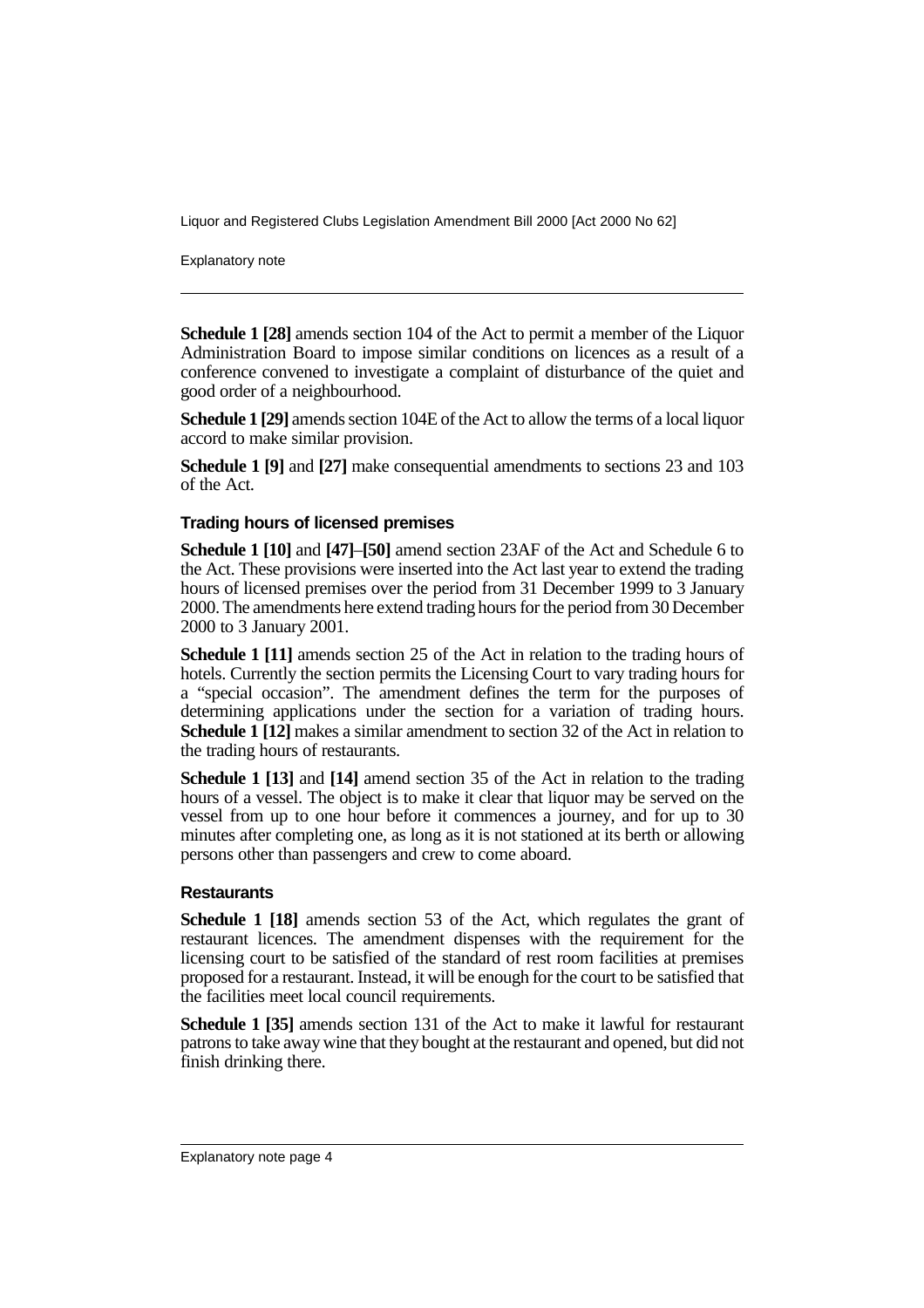Explanatory note

#### **Instalment plan for certain licences**

**Schedule 1 [20]** inserts a new section 55A into the Act, which allows the fee for the grant of a licence to be paid by instalments in the case of a hotelier's licence, an off-licence to sell liquor by retail or a nightclub licence. The instalment plan is based on current provisions relating to dine-or-drink authorities (section 56 (9)). **Schedule 1 [19]** makes a consequential amendment.

#### **Use of licensed premises**

**Schedule 1 [23]**–**[26]** amend section 101 of the Act, which contains miscellaneous conditions regulating the use of licensed premises. Currently any lease of the right to supply services in licensed premises is prohibited unless the Liquor Administration Board gives its permission. The effect of the amendments is that the Board's permission will not be required unless the services concerned are liquorrelated or gaming-related. The requirement for the Board's permission is, however, extended to contracts or arrangements entered into in respect of the premises for prescribed liquor-related or gaming-related services.

#### **Underage drinking and use of gaming machines**

**Schedule 1 [31]** amends sections 115 and 117D of the Act to increase the penalty for underage drinking and underage use of gaming machines from 5 to 10 penalty units.

#### **Proof of age cards**

**Schedule 1 [33]** repeals section 117EA of the Act, which currently contains only a definition of *proof of age card*, and replaces it with a new section that regularises the issue of these cards by the Roads and Traffic Authority by conferring express power on the Authority to issue them. **Schedule 1 [3]** inserts a definition of the term *proof of age card* into section 4 of the Act as a consequence of the repeal of the existing section 117EA.

#### **Sale of undesirable liquor products**

**Schedule 1 [34]** inserts a new section 117I into the Act, which allows regulations to be made declaring a liquor product to be an undesirable liquor product and prohibits the sale of such a product to any person on licensed premises. The products in question include ones that are thought to have a special appeal to minors or to be easily confused with confectionery.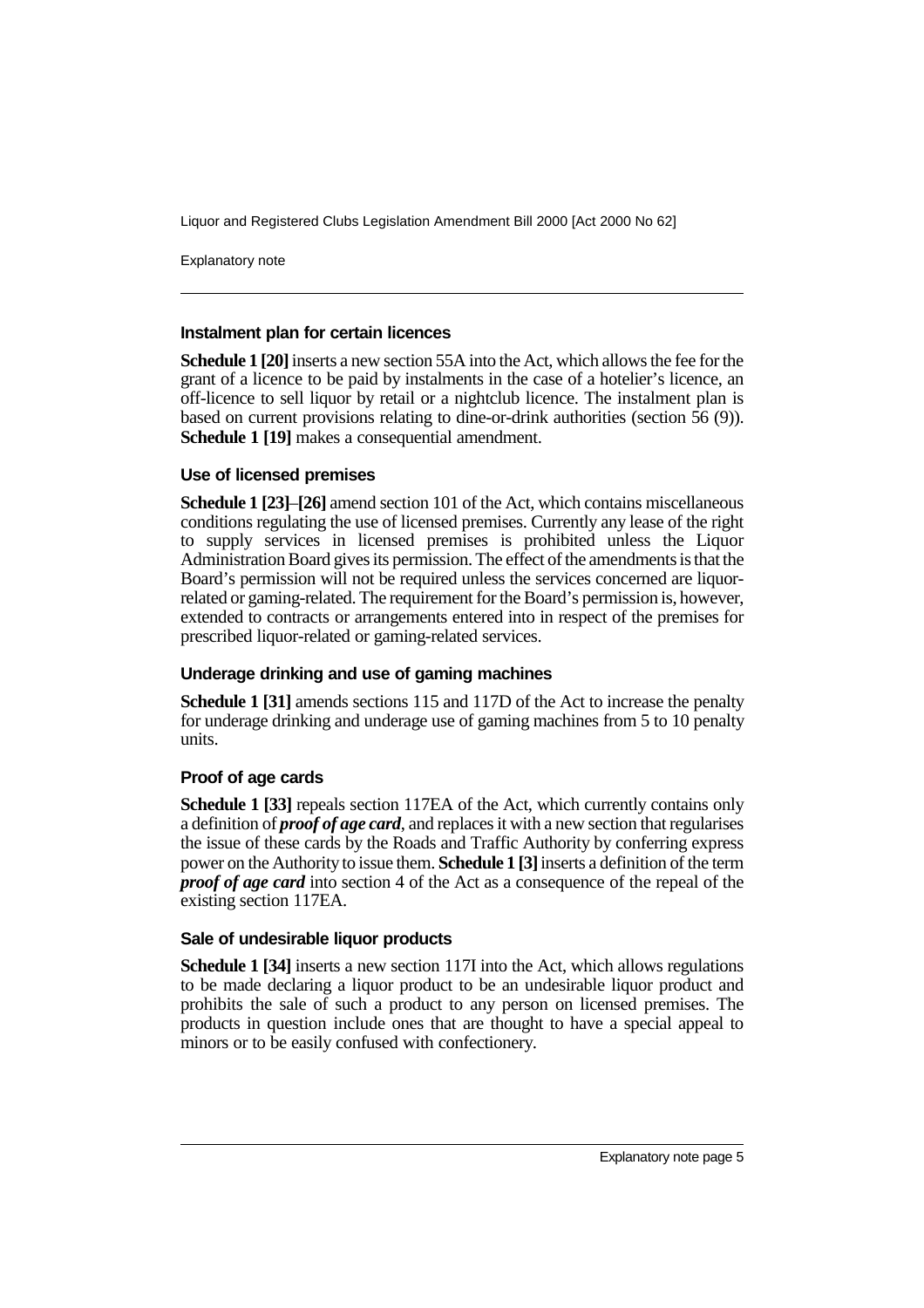Explanatory note

#### **Social impact assessment of gaming devices**

**Schedule 1 [39]**–**[43]** amend Division 1A of Part 11 of the Act to make it clear that so much of any application for the removal of a hotelier's licence that relates to an authority to keep gaming machines is to be dealt with in every case by the Liquor Administration Board, rather than the Licensing Court.

**Schedule 1 [44]** amends section 171E of the Act in relation to the exhibition of social impact statements, to provide that, where an application that concerns the keeping of gaming machines at premises that for the time being are still under construction or are not occupied by the applicant, the usual exhibition requirements (which require documents to be posted up at the premises) will not apply. Instead the regulations will prescribe an alternative procedure to be followed in such cases.

#### **Other amendments**

**Schedule 1 [3]** inserts a definition of *employee* in section 4 of the Act, to make it clear that the expression includes an independent contractor.

**Schedule 1 [16]**, **[22]**, **[30]** and **[38]** make minor amendments by way of statute law revision.

**Schedule 1 [32]** amends section 116C of the Act to require any internet site through which liquor is offered for sale to carry prescribed signs concerning sale of liquor to minors and alcohol harm minimisation, and to specify the penalty for the offence created by section 116C (3B).

**Schedule 1 [36]** amends section 135 of the Act to increase the penalty for unlawfully carrying liquor for sale.

**Schedule 1 [37]** amends section 156 of the Act (the general regulation-making power) to make it clear that a regulation prescribing the form of a notice required by the Act to be displayed in licensed premises may provide for the combination of such notices into a single notice.

**Schedule 1 [45]** amends section 175 of the Act as a consequence of the amendment made by Schedule 2 [17].

**Schedule 1 [46]** and **[47]** enact certain savings, provide for the transitional application of certain amendments made by the proposed Act and enable more such savings and transitional provisions to be made by regulation.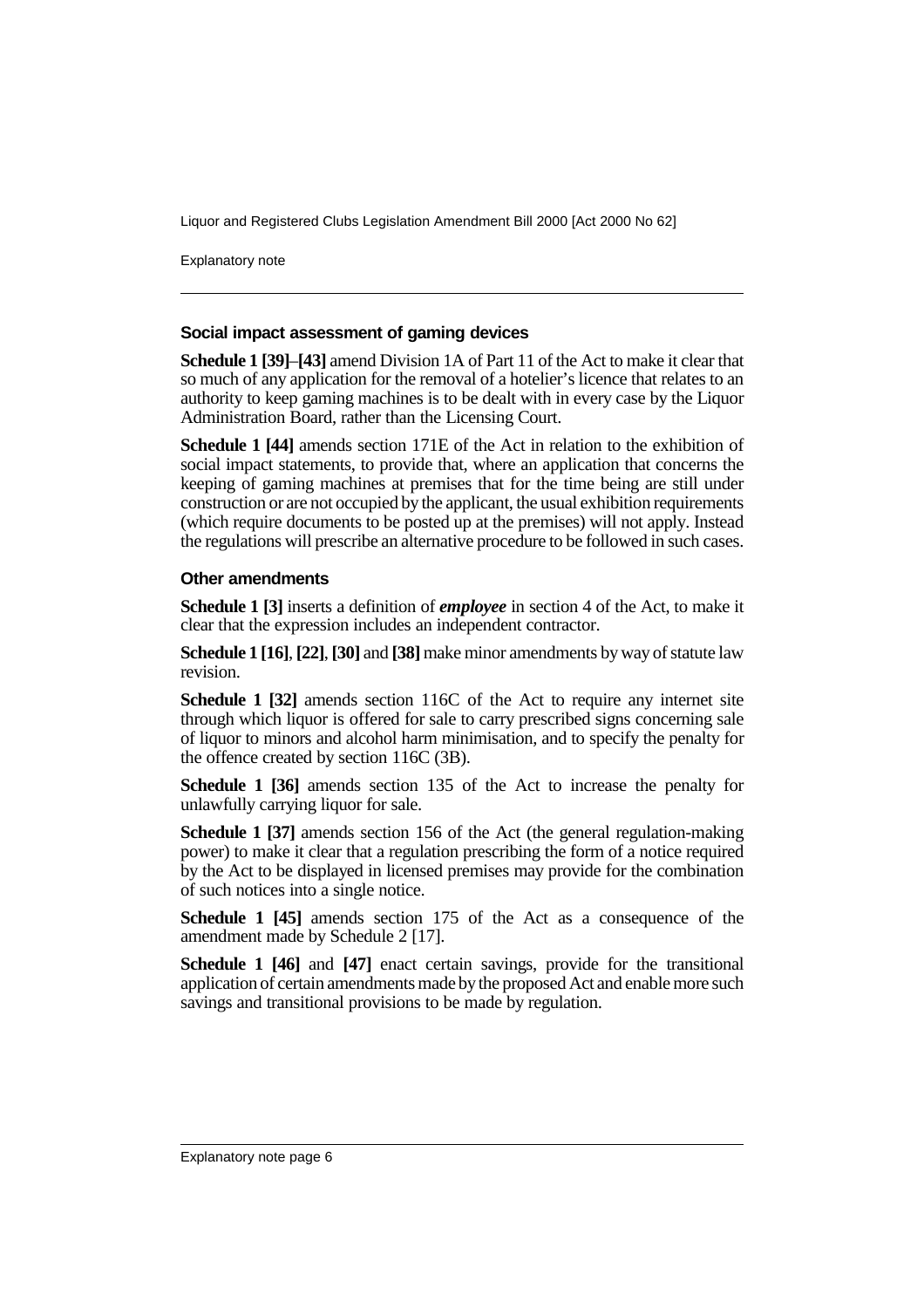Explanatory note

## **Schedule 2 Amendment of Registered Clubs Act 1976**

#### **Local liquor accords**

A local liquor accord is an agreement or arrangement between registered clubs and/or licensees under the *Liquor Act 1982* in a locality by which the participants take measures, in relation to alcohol service, trading hours, access to premises and other aspects of liquor trading, that are designed to eliminate or reduce alcoholrelated harm.

**Schedule 2 [2]** inserts a definition of the term into section 4 of the Act. The definition is slightly wider than the definition currently contained in section 76A of the Act, better reflecting the scope of the accords. The new definition does not affect the validity of the terms of an accord, which must in every case be consistent with the provisions of the Act.

#### **Restriction of access to club premises**

**Schedule 2 [4]** amends section 9A of the Act to authorise the imposition of conditions of registration of a club that provide for limitation of trading hours and limitation of public access after certain hours.

**Schedule 2 [5]** amends section 17AA of the Act to permit a member of the Liquor Administration Board to impose similar conditions as a result of a conference convened to investigate a complaint of disturbance of the quiet and good order of a neighbourhood.

**Schedule 2 [9]** amends section 76A of the Act to permit a local liquor accord to make similar provision.

**Schedule 2 [8]** makes a consequential amendment to section 67A of the Act.

#### **Underage drinking and use of gaming machines**

**Schedule 2 [6]** amends section 51 of the Act to increase the penalty for underage drinking and underage use of gaming machines from 5 to 10 penalty units.

#### **Sale of undesirable liquor products**

**Schedule 2 [7]** inserts a new section 57C into the Act, which allows regulations to be made declaring a liquor product to be an undesirable liquor product and prohibits the sale of such a product to any person at a registered club. The products in question include ones that are thought to have a special appeal to minors or to be easily confused with confectionery.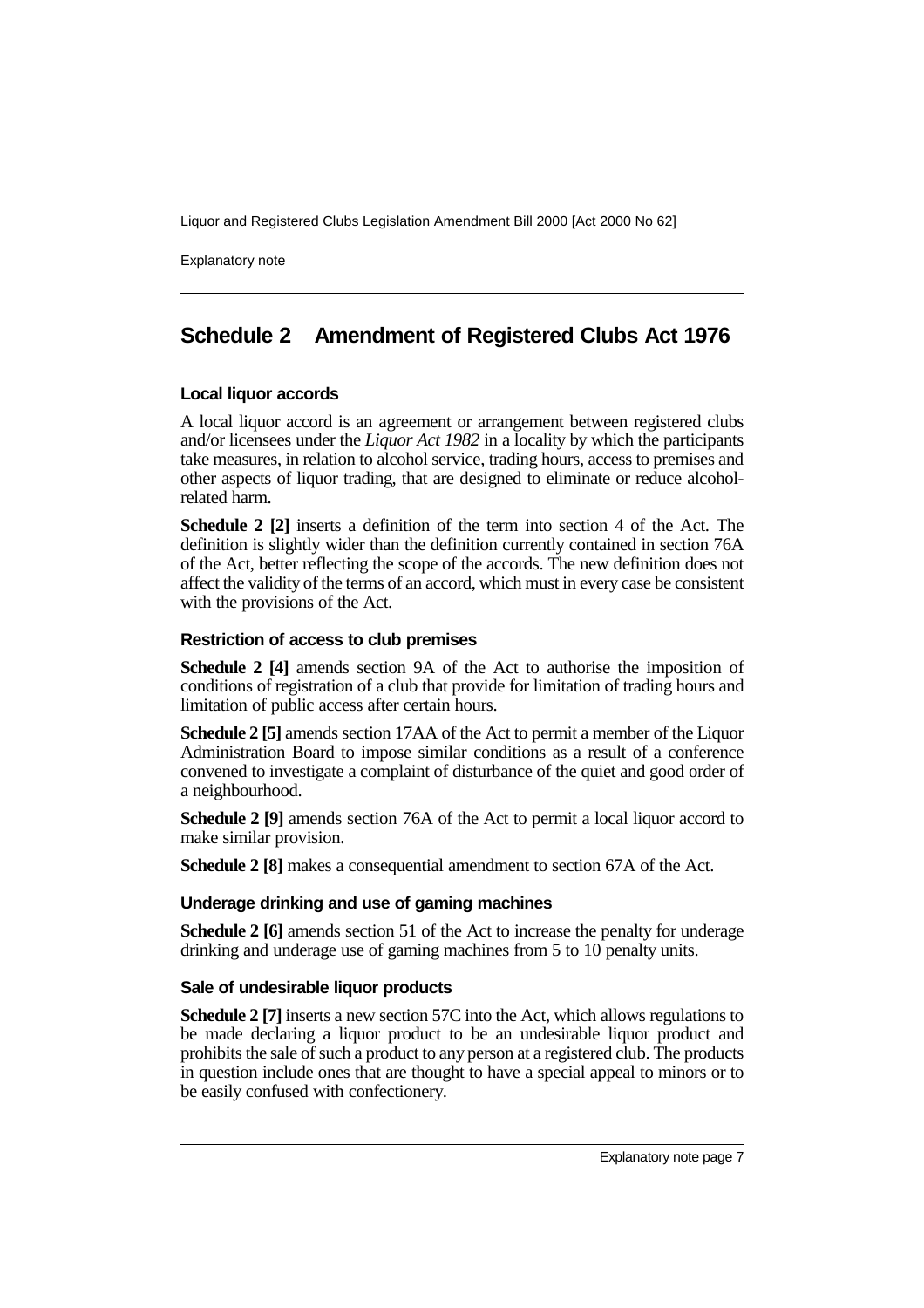Explanatory note

#### **Poker machine testing facility licences**

**Schedule 2 [17]** amends section 91 of the Act to create a new kind of licence. The poker machine testing facility licence will authorise persons to test poker machines to determine whether they meet technical standards adopted by the Liquor Administration Board. **Schedule 2 [2]**, **[3]** and **[11]**–**[16]** and **[18]** make amendments that allow the Board to impose conditions on the licence and allow a work permit to be issued while a licence application is pending, and make other consequential amendments.

#### **Other amendments**

**Schedule 2 [1]** amends section 4 of the Act to update the definition of *approved plan* as a consequence of amendments made to planning legislation.

**Schedule 2 [2]** inserts a definition of *employee* in section 4 of the Act, to make it clear that the expression includes an independent contractor.

**Schedule 2 [10]** makes a minor amendment by way of statute law revision.

**Schedule 2 [19]** amends Schedule 2 to the Act to enable savings and transitional provisions to be made by regulation.

## **Schedule 3 Amendment of Liquor and Registered Clubs (Olympic and Paralympic Games) Act 1999**

#### **Area in which extended trading hours apply**

**Schedule 3 [1]** amends section 9 of the Act to extend the application of the section to the areas controlled by the Darling Harbour Authority and the Sydney Harbour Foreshore Authority. This will allow extended trading hours during the Games period at licensed premises in those areas.

#### **Conditions of sale of liquor during extended trading hours**

**Schedule 3 [2]** amends section 9 of the Act to impose new conditions (mainly concerning the responsible service of alcohol) on extended-hours trading within the area to which section 9 (2) applies.